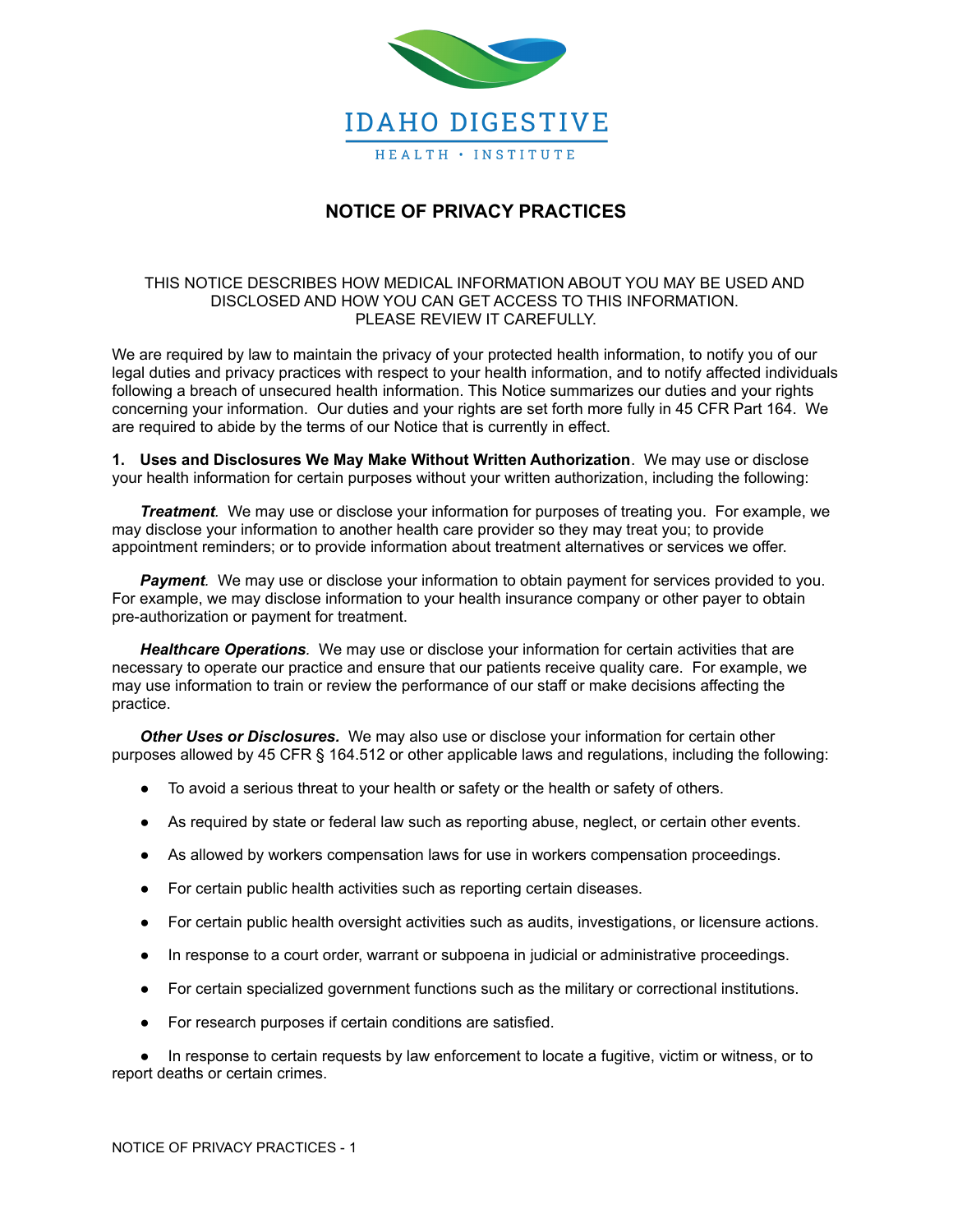

● To coroners, funeral directors, or organ procurement organizations as necessary to allow them to carry out their duties.

**2. Disclosures We May Make Unless You Object.** Unless you instruct us otherwise, we may disclose your information as described below.

● To a member of your family, friend, or other person who is involved in your healthcare or payment for your healthcare. We will limit the disclosure to the information relevant to that person's involvement in your healthcare or payment.

● To maintain our facility directory. If a person asks for you by name, we will only disclose your name, general condition, and location in our facility. We may also disclosure your religious affiliation to clergy.

• To contact you to raise funds for our facility. You may opt out of receiving such communications at anytime by notifying the Privacy Officer identified below.

**3. Uses and Disclosures with Your Written Authorization**. Other uses and disclosures not described in this Notice will generally be made only with your written authorization, including most uses or disclosures of psychotherapy notes; for most marketing purposes; or if we seek permission to sell your information. You may revoke your authorization by submitting a written notice to the Privacy Contact identified below. The revocation will not be effective to the extent we have already taken action in reliance on the authorization.

**4. Your Rights Concerning Your Protected Health Information.** You have the following rights concerning your health information. To exercise any of these rights, you must submit a written request to the Privacy Officer identified below**.**

● You may request additional restrictions on the use or disclosure of information for treatment, payment or healthcare operations. We are *not* required to agree to the requested restriction except in the limited situation in which you or someone on your behalf pays for an item or service, and you request that information concerning such item or service not be disclosed to a health insurer.

● We normally contact you by telephone or mail at your home address. You may request that we contact you by alternative means or at alternative locations. We will accommodate reasonable requests.

● You may inspect and obtain a copy of records that are used to make decisions about your care or payment for your care, including an electronic copy. We may charge you a reasonable cost-based fee for providing the records. We may deny your request under limited circumstances, e.g., if we determine that disclosure may result in harm to you or others.

• You may request that your protected health information be amended. We may deny your request for certain reasons, e.g., if we did not create the record of if we determine that the record is accurate and complete.

● You may receive an accounting of certain disclosures we have made of your protected health information. You may receive the first accounting within a 12-month period free of charge. We may charge a reasonable cost-based fee for all subsequent requests during that 12-month period.